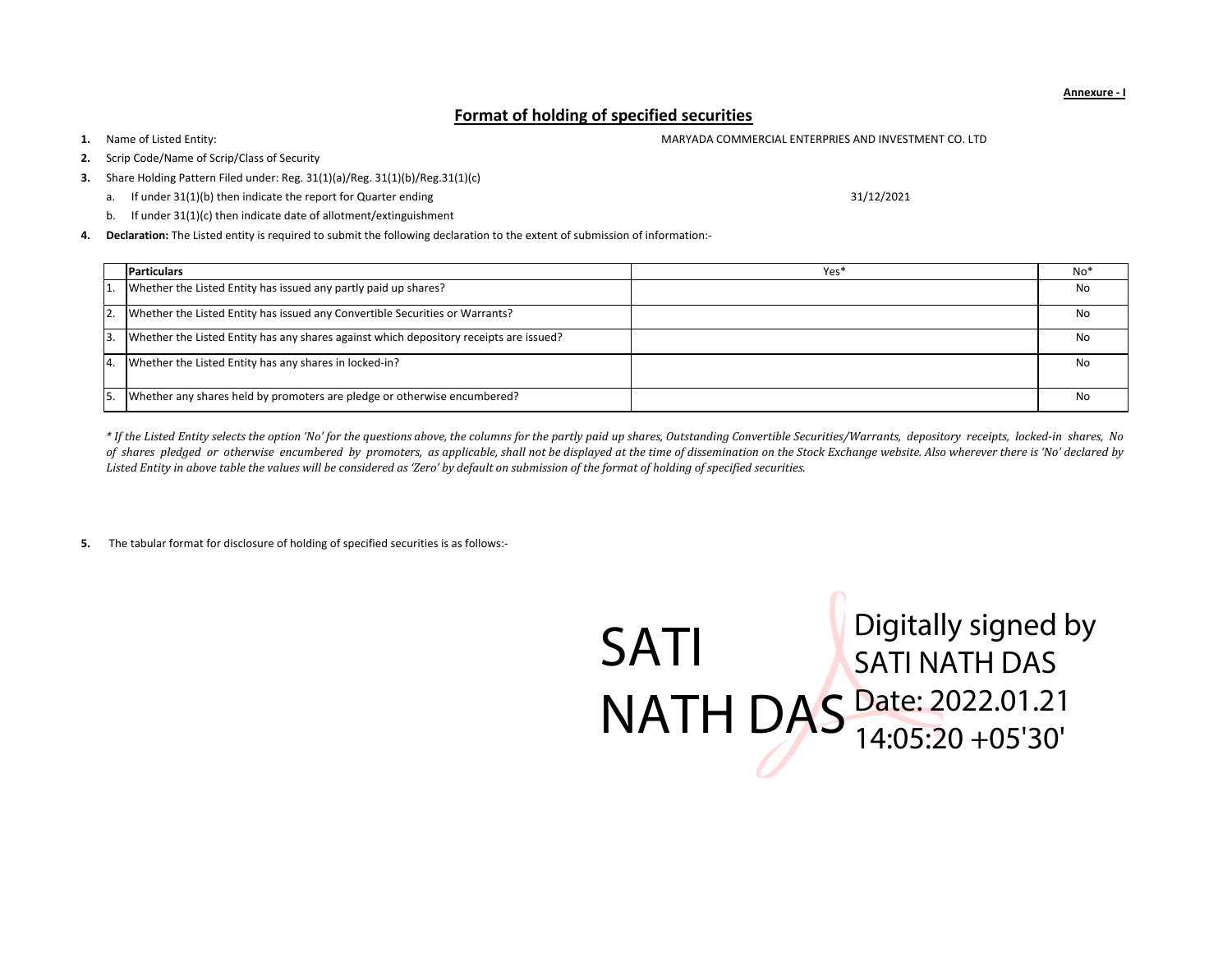|          |                                      |        |                                                                            |                               |                                                              |                           |                                                                    |                                                                                               |           | Table I - Summary Statement holding of specified securities |                                                           |                                                                      |                                                                                           |                                    |                               |                                                             |                                                         |        |
|----------|--------------------------------------|--------|----------------------------------------------------------------------------|-------------------------------|--------------------------------------------------------------|---------------------------|--------------------------------------------------------------------|-----------------------------------------------------------------------------------------------|-----------|-------------------------------------------------------------|-----------------------------------------------------------|----------------------------------------------------------------------|-------------------------------------------------------------------------------------------|------------------------------------|-------------------------------|-------------------------------------------------------------|---------------------------------------------------------|--------|
| Category | Category of shareholder              | olders | Nos. of shareh No. of fully paid No. of Partly<br>up equity<br>shares held | paid-up equity<br>shares held | No. of shares<br>underlying<br>Depository<br><b>Receipts</b> | Total nos.<br>shares held | Shareholding as<br>a % of total no.<br>of shares<br>(calculated as | Number of Voting Rights held in each class of securities<br>No of Voting Rights<br>Total as a |           |                                                             | No. of Shares<br>Underlying<br>Outstanding<br>convertible | Shareholding<br>as a % assuming<br>full conversion<br>of convertible | No. (a)                                                                                   | Number of Locked in shares<br>As a |                               | Number of Shares pledged or<br>otherwise encumbered<br>As a | Number of<br>equity shares<br>held in<br>dematerialized |        |
|          |                                      |        |                                                                            |                               |                                                              |                           | per SCRR, 1957)<br>As a % of<br>$(A+B+C2)$                         | Class:Equity                                                                                  | Classeg:y | Total                                                       | % of (A+B+C)                                              | securities<br><i>lincluding</i><br>Warrants)                         | securities (as a<br>percentage of<br>diluted share<br>capital)<br>As a % of<br>$(A+B+C2)$ |                                    | % of total<br>Shares held (b) | No. (a)                                                     | % of total<br>Shares held (b)                           | form   |
| (1)      | (11)                                 | (III)  | (IV)                                                                       | (V)                           | (VI)                                                         | $(VII)=(IV)+(V)+$<br>(VI) | (VIII)                                                             |                                                                                               |           | (IX)                                                        |                                                           | (X)                                                                  | $(XI) = (VII)+(X)$                                                                        |                                    | (XII)                         | (XIII)                                                      |                                                         | (XIV)  |
| (A)      | <b>Promoter &amp; Promoter Group</b> |        | 60000                                                                      |                               |                                                              | 60000                     | 4.82                                                               | 60000                                                                                         |           | 60000.00                                                    | 4.82                                                      |                                                                      | 4.82                                                                                      |                                    |                               |                                                             |                                                         | 60000  |
| (B)      | Public                               | 595    | 1185000                                                                    |                               |                                                              | 1185000                   | 95.18                                                              | 1185000                                                                                       |           | 1185000.00                                                  | 95.18                                                     |                                                                      | 95.18                                                                                     |                                    |                               |                                                             |                                                         | 551850 |
| (C)      | Non Promoter- Non Public             |        |                                                                            |                               |                                                              |                           |                                                                    |                                                                                               |           |                                                             |                                                           |                                                                      |                                                                                           |                                    |                               |                                                             |                                                         |        |
| (C1)     | <b>Shares underlying DRs</b>         |        |                                                                            |                               |                                                              |                           |                                                                    |                                                                                               |           |                                                             | 0.00                                                      |                                                                      |                                                                                           |                                    |                               |                                                             |                                                         |        |
| (C2)     | Shares held by Employee Trusts       |        | 00                                                                         |                               |                                                              |                           | 0.00                                                               | nn                                                                                            |           |                                                             | 0.00                                                      |                                                                      | 0.00                                                                                      |                                    |                               |                                                             |                                                         |        |
|          | <b>Total</b>                         | 596    | 1245000                                                                    |                               |                                                              | 1245000                   | 100.00                                                             | 1245000                                                                                       | 0.00      | 1245000.00                                                  | 100.00                                                    |                                                                      | 100.00                                                                                    |                                    | 0.00                          |                                                             | 0.00                                                    | 611850 |

SATI NATH DAS Digitally signed by SATI NATH DAS Date: 2022.01.21 14:05:41 +05'30'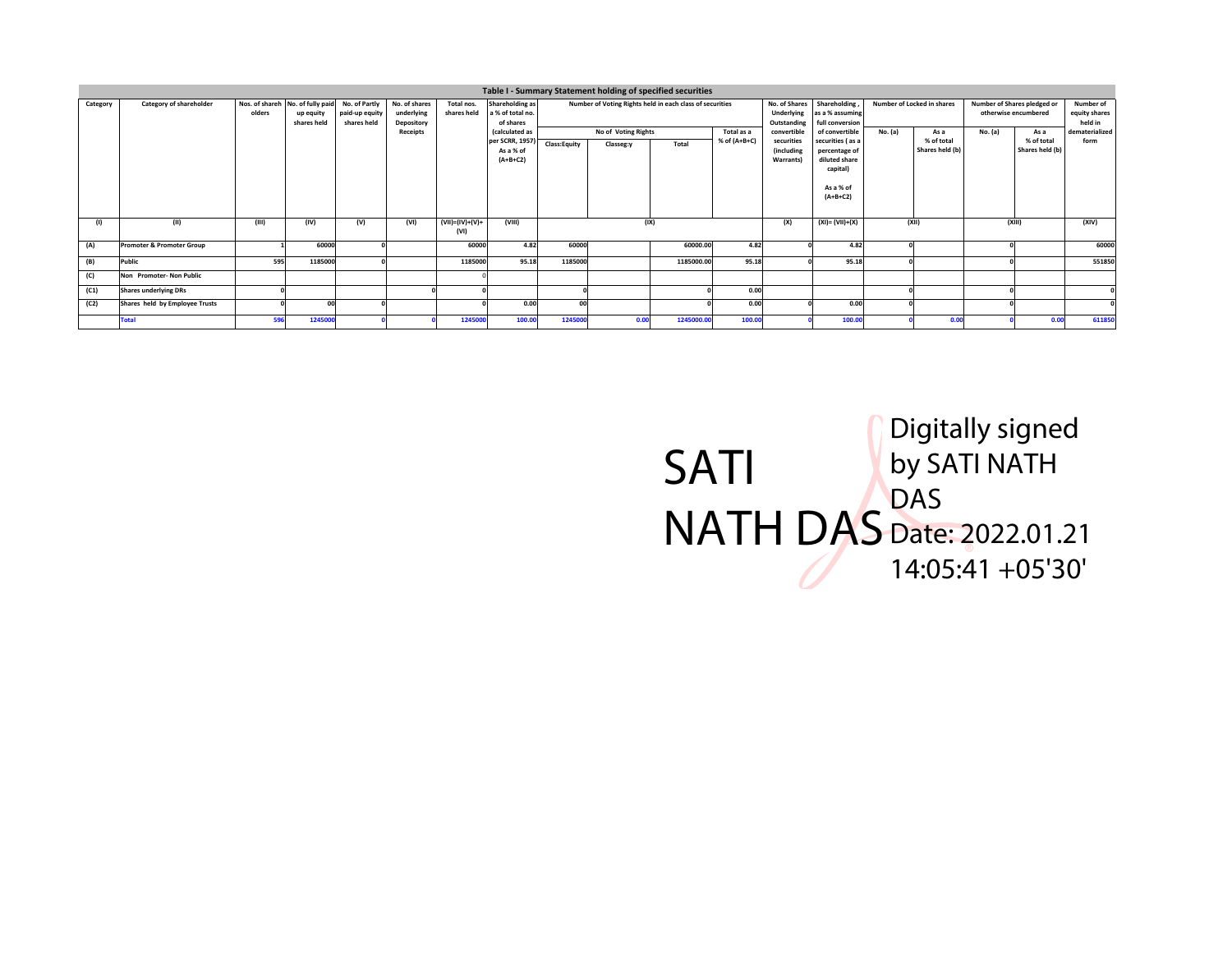|                  | Table II - Statement showing shareholding pattern of the Promoter and Promoter Group |                                                                            |            |            |                                                   |                                      |                                                            |                           |                                                                               |         |         |                                                                                                                |               |                                                                                |                                                                                                                                                                           |         |                                                                                                           |         |                                                    |                                                               |
|------------------|--------------------------------------------------------------------------------------|----------------------------------------------------------------------------|------------|------------|---------------------------------------------------|--------------------------------------|------------------------------------------------------------|---------------------------|-------------------------------------------------------------------------------|---------|---------|----------------------------------------------------------------------------------------------------------------|---------------|--------------------------------------------------------------------------------|---------------------------------------------------------------------------------------------------------------------------------------------------------------------------|---------|-----------------------------------------------------------------------------------------------------------|---------|----------------------------------------------------|---------------------------------------------------------------|
|                  | Category & Name of the Shareholders                                                  | Entity type i.e. promoter OR<br>promoter group entity (except<br>promotor) | PAN        | shareholde | No. of No. of fully paid up<br>equity shares held | Partly paid-up<br>equity shares held | Nos. of shares<br>underlying<br><b>Depository Receipts</b> | Total nos. shares<br>held | Shareholding %<br>calculated as per<br><b>SCRR, 195</b><br>As a % of (A+B+C2) | Class X | Class Y | Number of Voting Rights held in each class of securities<br>No of Voting Rights Total as a % of Total<br>Total | Voting rights | Underlying<br>Outstanding<br>convertible<br>securities (including<br>Warrants) | No. of Shares Shareholding, as a %<br>assuming full<br>conversion o<br>convertible<br>securities (as a<br>percentage o<br>diluted share<br>capital<br>as a<br>% of A+B+C2 | No. (a) | Number of Locked in shares Number of Shares pledged or otherwise<br>As a<br>% of total Shares<br>held (b) | No. (a) | encumbered<br>$A +$<br>% of total share<br>held (b | Number of equity<br>shares held in<br>dematerializ ed<br>form |
|                  | (1)                                                                                  |                                                                            | (11)       | (III)      | (IV)                                              | (v)                                  | (VI)                                                       | (VII)=(IV)+(V)+(VI)       | (VIII)                                                                        |         |         | ( X )                                                                                                          |               | (X)                                                                            | $(XI) = (VII) + (X)$                                                                                                                                                      | (XII)   |                                                                                                           | (XIII)  |                                                    | (XIV)                                                         |
|                  | Indian                                                                               |                                                                            |            |            |                                                   |                                      |                                                            |                           |                                                                               |         |         |                                                                                                                |               |                                                                                |                                                                                                                                                                           |         |                                                                                                           |         |                                                    |                                                               |
| l(a)             | Individual/Hindu Undivided Family                                                    |                                                                            |            |            | 60000                                             |                                      |                                                            | 60000                     | 4.82                                                                          | 60000   |         | 60000                                                                                                          | 4.82          |                                                                                | 4.82                                                                                                                                                                      |         | 0.00                                                                                                      |         | 0.00                                               | 60000                                                         |
|                  | PAWAN KUMAR AGGARWAL                                                                 |                                                                            | AAEPA6276C |            | 60000                                             |                                      |                                                            | 60000                     | 4.82                                                                          | 60000   |         | 60000                                                                                                          | 4.82          |                                                                                | 4.82                                                                                                                                                                      |         | 0.00                                                                                                      |         | 0.00                                               | 60000                                                         |
| l(ы              | Central Government/State Government(s)                                               |                                                                            |            |            |                                                   |                                      |                                                            |                           | 0.00                                                                          |         |         |                                                                                                                | 0.00          |                                                                                | 0.00                                                                                                                                                                      |         | 0.00                                                                                                      |         | 0.00                                               |                                                               |
| (c)              | <b>Financial Institutions/Banks</b>                                                  |                                                                            |            |            |                                                   |                                      |                                                            |                           | 0.00                                                                          |         |         |                                                                                                                | 0.00          |                                                                                | 0.00                                                                                                                                                                      |         | 0.00                                                                                                      |         | 0.00                                               |                                                               |
| (d)              | Any Other (Specify)                                                                  |                                                                            |            |            |                                                   |                                      |                                                            |                           | 0.00                                                                          |         |         |                                                                                                                | 0.00          |                                                                                | 0.00                                                                                                                                                                      |         | 0.00                                                                                                      |         | 0.00                                               |                                                               |
|                  | Sub Total (A)(1)                                                                     |                                                                            |            |            | 60000                                             |                                      |                                                            | 60000                     | 48                                                                            | 60001   |         | 6000                                                                                                           | 4.82          |                                                                                | 4.8                                                                                                                                                                       |         | 0.00                                                                                                      |         | 00                                                 | 60000                                                         |
|                  | Foreign                                                                              |                                                                            |            |            |                                                   |                                      |                                                            |                           | 0.01                                                                          |         |         |                                                                                                                | 0.00          |                                                                                | 0.00                                                                                                                                                                      |         | 0.00                                                                                                      |         | 0.00                                               |                                                               |
| l(a)             | Individual/Non Resident Individual/Foreign Individual                                |                                                                            |            |            |                                                   |                                      |                                                            |                           | 0.00                                                                          |         |         |                                                                                                                | 0.00          |                                                                                | 0.00                                                                                                                                                                      |         | 0.00                                                                                                      |         | 0.00                                               |                                                               |
| l(ы              | Government                                                                           |                                                                            |            |            |                                                   |                                      |                                                            |                           | 0.00                                                                          |         |         |                                                                                                                | 0.00          |                                                                                | 0.00                                                                                                                                                                      |         | 0.00                                                                                                      |         | 0.00                                               |                                                               |
| $ _{\text{[c]}}$ | Institutions                                                                         |                                                                            |            |            |                                                   |                                      |                                                            |                           | 0.00                                                                          |         |         |                                                                                                                | 0.00          |                                                                                | 0.00                                                                                                                                                                      |         | 0.00                                                                                                      |         | 0.00                                               |                                                               |
| (d)              | <b>Foreign Portfolio Investor</b>                                                    |                                                                            |            |            |                                                   |                                      |                                                            |                           | 0.00                                                                          |         |         |                                                                                                                | 0.00          |                                                                                | 0.00                                                                                                                                                                      |         | 0.00                                                                                                      |         | 0.00                                               |                                                               |
| e                | Any Other (Specify)                                                                  |                                                                            |            |            |                                                   |                                      |                                                            |                           | 0.00                                                                          |         |         |                                                                                                                | 0.00          |                                                                                | 0.00                                                                                                                                                                      |         | 0.00                                                                                                      |         | 0.00                                               |                                                               |
|                  | Sub Total (A)(2)                                                                     |                                                                            |            |            |                                                   |                                      |                                                            |                           | 0.0                                                                           |         |         |                                                                                                                | 0.00          |                                                                                | 0.0                                                                                                                                                                       |         | 0.00                                                                                                      |         | 0.00                                               |                                                               |
|                  | <b>Total Shareholding of Promoter and Promoter Group</b><br><b>A. Pancan Concern</b> |                                                                            |            |            | 60000                                             |                                      |                                                            | 60000                     | 4.82                                                                          | 60000   |         |                                                                                                                | 4.82          |                                                                                | 4.82                                                                                                                                                                      |         | 0.00                                                                                                      |         | n on                                               | 60000                                                         |

SATI NATH DAS Digitally signed by SATI NATH DAS Date: 2022.01.21 14:06:01 +05'30'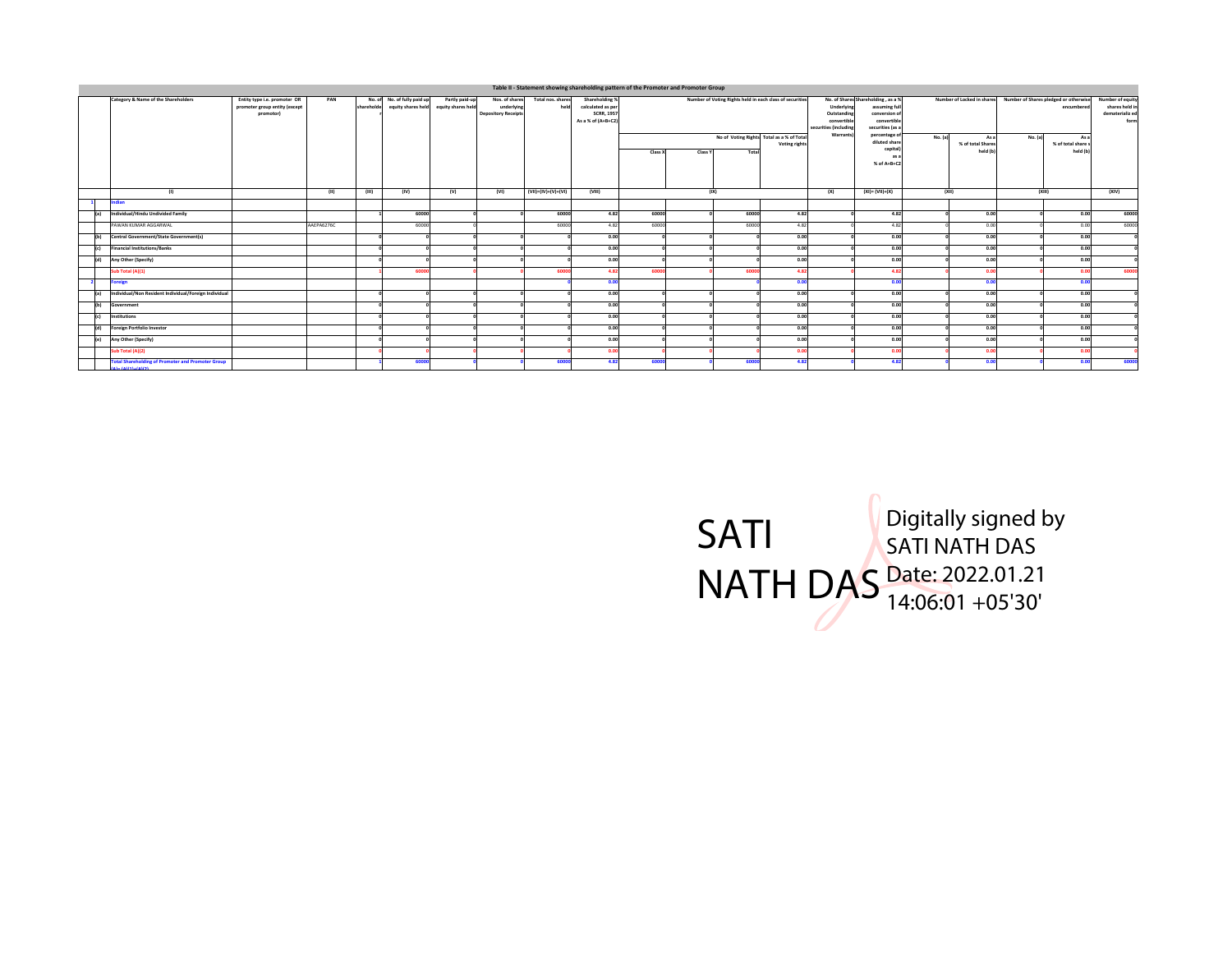|                                                                                   |            |                         |                                            |                                      |                                                            |                           |                                                                                  | Table III - Statement showing shareholding pattern of the Public shareholder |                                                                                 |              |                       |                                                           |                                                                                 |         |                                    |                         |                                                             |                                                               |
|-----------------------------------------------------------------------------------|------------|-------------------------|--------------------------------------------|--------------------------------------|------------------------------------------------------------|---------------------------|----------------------------------------------------------------------------------|------------------------------------------------------------------------------|---------------------------------------------------------------------------------|--------------|-----------------------|-----------------------------------------------------------|---------------------------------------------------------------------------------|---------|------------------------------------|-------------------------|-------------------------------------------------------------|---------------------------------------------------------------|
| Category & Name of the<br>Shareholders                                            | PAN        | Nos. of shareh<br>older | No. of fully paid up<br>equity shares held | Partly paid-up<br>equity shares held | Nos. of shares<br>underlying<br><b>Depository Receipts</b> | Total nos. shares<br>held | Sharehol ding %<br>calculate d as per<br><b>SCRR, 1957</b><br>As a % of (A+B+C2) |                                                                              | Number of Voting Rights held in each class of securities<br>No of Voting Rights |              | Total as a % of Total | No. of Shares<br>Underlying<br>Outstanding<br>convertible | <b>Total shareholding</b><br>s a % assuming ful<br>conversion of<br>convertible | No. (a) | Number of Locked in shares<br>As a | No.                     | Number of Shares pledged or otherwise<br>encumbered<br>As a | Number of equity<br>shares held in<br>dematerializ ed<br>form |
|                                                                                   |            |                         |                                            |                                      |                                                            |                           |                                                                                  | Class X                                                                      | Class Y                                                                         | Total        | Voting rights         | securities (including<br>Warrants)                        | securities (as a<br>percentage of<br>diluted share                              |         | % of total Shar es<br>held (b)     | (Not applicable)<br>(a) | % of total shares<br>held (Not applic<br>able) (b)          |                                                               |
|                                                                                   |            |                         |                                            |                                      |                                                            |                           |                                                                                  |                                                                              |                                                                                 |              |                       |                                                           | capital)                                                                        |         |                                    |                         |                                                             |                                                               |
| (1)                                                                               | (II)       | (III)                   | (IV)                                       | (V)                                  | (VI)                                                       | (VII)=(IV)+(V)+(VI)       | (VIII)                                                                           |                                                                              | (IX)                                                                            |              |                       | (X)                                                       | $(XI) = (VII)+(X)$                                                              |         | (XII)                              |                         | (XIII)                                                      | (XIV)                                                         |
| <b>nstitutions</b>                                                                |            |                         |                                            |                                      |                                                            |                           |                                                                                  |                                                                              |                                                                                 |              |                       |                                                           |                                                                                 |         |                                    |                         |                                                             |                                                               |
| <b>Mutual Fund</b><br>l(a)                                                        |            |                         |                                            |                                      |                                                            |                           | 0.0000                                                                           | $\sim$                                                                       |                                                                                 |              | 0.0000                |                                                           | 0.0000                                                                          |         | 0.0000                             |                         | 0.0000                                                      |                                                               |
| <b>Venture Capital Funds</b><br>(b)                                               |            |                         | O                                          | $\Omega$                             |                                                            |                           | 0.0000                                                                           | $\Omega$                                                                     |                                                                                 |              | 0.0000                |                                                           | 0.0000                                                                          |         | 0.0000                             |                         | 0.0000                                                      |                                                               |
| <b>Alternate Investment Funds</b>                                                 |            |                         | $\Omega$                                   | $\Omega$                             |                                                            |                           | 0.0000                                                                           | $\Omega$                                                                     |                                                                                 |              | 0.0000                |                                                           | 0.0000                                                                          |         | 0.0000                             |                         | 0.0000                                                      |                                                               |
| <b>Foreign Venture Capital Investor</b>                                           |            |                         |                                            |                                      |                                                            |                           | 0.0000                                                                           |                                                                              |                                                                                 |              | 0.0000                |                                                           | 0.0000                                                                          |         | 0.0000                             |                         | 0.0000                                                      |                                                               |
| <b>Foreign Portfolio Investors</b><br>(e)                                         |            |                         |                                            |                                      |                                                            |                           | 0.0000<br>0.0000                                                                 |                                                                              |                                                                                 |              | 0.0000<br>0.0000      |                                                           | 0.0000                                                                          |         | 0.0000<br>0.0000                   |                         | 0.0000                                                      |                                                               |
| <b>Financial Institutions/Banks</b><br><b>Insurance Companies</b><br>$\{\sigma\}$ |            |                         | $\Omega$<br>$\Omega$                       | $\Omega$<br>$\Omega$                 |                                                            |                           | 0.0000                                                                           | $\Omega$                                                                     |                                                                                 |              | 0.0000                |                                                           | 0.0000<br>0.0000                                                                |         | 0.0000                             |                         | 0.0000<br>0.0000                                            |                                                               |
| <b>Providend Fund/Pensions Funds</b>                                              |            |                         |                                            |                                      |                                                            |                           | 0.0000                                                                           |                                                                              |                                                                                 |              | 0.0000                |                                                           | 0.0000                                                                          |         | 0.0000                             |                         | 0.0000                                                      |                                                               |
|                                                                                   |            |                         |                                            |                                      |                                                            |                           |                                                                                  |                                                                              |                                                                                 |              |                       |                                                           |                                                                                 |         |                                    |                         |                                                             |                                                               |
| Any Other Specify                                                                 |            |                         |                                            |                                      |                                                            |                           | 0.0000                                                                           | $\sqrt{2}$                                                                   |                                                                                 |              | 0.0000                |                                                           | 0.0000                                                                          |         | 0.0000                             |                         | 0.0000                                                      |                                                               |
| Sub Total (B)(1)                                                                  |            |                         |                                            |                                      |                                                            |                           | 0.0000<br>0.0000                                                                 |                                                                              |                                                                                 |              | 0.0000<br>0.0000      |                                                           | 0.0000<br>0.0000                                                                |         | 0.0000<br>0.0000                   |                         | 0.0000                                                      |                                                               |
| <b>Central Government/State</b><br>Government/President of India                  |            |                         |                                            |                                      |                                                            |                           |                                                                                  |                                                                              |                                                                                 |              |                       |                                                           |                                                                                 |         |                                    |                         | 0.0000                                                      |                                                               |
| Sub Total (B)(2)                                                                  |            |                         |                                            |                                      |                                                            |                           | 0.0000                                                                           |                                                                              |                                                                                 |              | 0.0000                |                                                           | 0.0000                                                                          |         | 0.0000                             |                         | 0.0000                                                      |                                                               |
| <b>Non-Institutions</b>                                                           |            |                         |                                            |                                      |                                                            |                           |                                                                                  |                                                                              |                                                                                 |              |                       |                                                           |                                                                                 |         |                                    |                         |                                                             |                                                               |
| 1. Individual Shareholders<br>(a)<br>holding Nominal Share Capital                |            | 589                     | 1060100                                    |                                      |                                                            | 1060100                   | 85.1486                                                                          | 1060100                                                                      |                                                                                 | 1060100      | 85.1486               |                                                           | 85.1486                                                                         |         | 0.0000                             |                         | 0.0000                                                      | 515550                                                        |
| Up to 2 Lacs                                                                      |            |                         |                                            |                                      |                                                            |                           |                                                                                  |                                                                              |                                                                                 |              |                       |                                                           |                                                                                 |         |                                    |                         |                                                             |                                                               |
| SATYA VIR GOEL                                                                    | AAHPG0763D |                         | 17000                                      |                                      |                                                            | 17000                     | 1.3655                                                                           | 17000                                                                        |                                                                                 | 17000        | 1.3655                |                                                           | 1.3655                                                                          |         | 0.0000                             |                         | 0.0000                                                      | 9000                                                          |
| MUKESH KUMAR<br>2. Individual Shareholders                                        | APXPK1661B |                         | 14600                                      |                                      |                                                            | 14600                     | 1.1727<br>0.0000                                                                 | 14600                                                                        |                                                                                 | 14600        | 1.1727<br>0.0000      |                                                           | 1.1727<br>0.0000                                                                |         | 0.0000<br>0.0000                   |                         | 0.0000<br>0.0000                                            | 4100                                                          |
| holding Nominal Share Capital                                                     |            |                         |                                            |                                      |                                                            |                           |                                                                                  |                                                                              |                                                                                 |              |                       |                                                           |                                                                                 |         |                                    |                         |                                                             |                                                               |
| Above 2 Lacs                                                                      |            |                         |                                            |                                      |                                                            |                           |                                                                                  |                                                                              |                                                                                 |              |                       |                                                           |                                                                                 |         |                                    |                         |                                                             |                                                               |
| <b>NBFCs Registered with RBI</b>                                                  |            |                         | ΩI                                         |                                      |                                                            |                           | 0.0000                                                                           | $\sqrt{2}$                                                                   |                                                                                 |              | 0.0000                |                                                           | 0.0000                                                                          |         | 0.0000                             |                         | 0.0000                                                      |                                                               |
| <b>Employee Trusts</b><br>l(c)                                                    |            |                         | $\circ$                                    | $\mathbf{0}$                         |                                                            |                           | 0.0000                                                                           | $\mathbf{o}$                                                                 |                                                                                 | - Ol         | 0.0000                |                                                           | 0.0000                                                                          |         | 0.0000<br>$\Omega$                 |                         | 0.0000                                                      |                                                               |
| Any other (Specity)<br>(e)                                                        |            |                         | $\mathbf{r}$                               | $\Omega$                             |                                                            |                           | 0.0000                                                                           | $\Omega$                                                                     |                                                                                 |              | 0.0000                |                                                           | 0.0000                                                                          |         | 0.0000<br>$\Omega$                 |                         | 0.0000                                                      |                                                               |
| (e1)<br><b>Bodies Corporate</b>                                                   |            |                         | 123700                                     |                                      |                                                            | 123700                    | 9.9357                                                                           | 123700                                                                       |                                                                                 | 123700       | 9.9357                |                                                           | 9.9357                                                                          |         | 0.0000                             |                         | 0.0000                                                      | 36300                                                         |
| ASHWATHMA CONSTRUCTION<br>PVT LTD                                                 |            |                         | 51000                                      |                                      |                                                            | 51000                     | 4.0964                                                                           | 51000                                                                        |                                                                                 | 51000        | 4.0964                |                                                           | 4.0964                                                                          |         | 0.0000                             |                         | 0.0000                                                      |                                                               |
| KEI CABLES PVT. LTD.                                                              | AAACK5445L |                         | 36300                                      |                                      |                                                            | 36300                     | 2.9157                                                                           | 36300                                                                        |                                                                                 | 36300        | 2.9157                |                                                           | 2.9157                                                                          |         | 0.0000                             |                         | 0.0000                                                      | 36300                                                         |
| KEI INTERNATIONAL LTD                                                             | AAACK1211E |                         | 34900                                      |                                      |                                                            | 34900                     | 2.8032                                                                           | 34900                                                                        |                                                                                 | 34900        | 2.8032                |                                                           | 2.8032                                                                          |         | 0.0000                             |                         | 0.0000                                                      |                                                               |
| <b>Non Resident Indians</b><br>(e2)<br><b>Resident Indian Huf</b><br>(e3)         |            |                         | 1200                                       | $\sqrt{2}$<br>$\Omega$               |                                                            | 1200                      | 0.0000<br>0.0964                                                                 | 1200                                                                         |                                                                                 | 1200         | 0.0000<br>0.0964      |                                                           | 0.0000<br>0.0964                                                                |         | 0.0000<br>0.0000<br>$\Omega$       |                         | 0.0000<br>0.0000                                            |                                                               |
| (e4)<br><b>Trusts</b>                                                             |            |                         | $\Omega$                                   | $\Omega$                             |                                                            |                           | 0.0000                                                                           |                                                                              |                                                                                 |              | 0.0000                |                                                           | 0.0000                                                                          |         | 0.0000                             |                         | 0.0000                                                      |                                                               |
| <b>Clearing Members/House</b><br>(e5)                                             |            |                         | $\Omega$                                   | $\Omega$                             |                                                            |                           | 0.0000                                                                           | $\Omega$                                                                     |                                                                                 |              | 0.0000                |                                                           | 0.0000                                                                          |         | 0.0000                             |                         | 0.0000                                                      |                                                               |
| (e6)<br><b>Foreign Companies</b>                                                  |            |                         | <b>nl</b>                                  | $\sim$                               |                                                            |                           | 0.0000                                                                           | $\overline{a}$                                                               |                                                                                 |              | 0.0000                |                                                           | 0.0000                                                                          |         | 0.0000                             |                         | 0.0000                                                      |                                                               |
| (e7)<br><b>IEPF</b>                                                               |            |                         |                                            |                                      |                                                            |                           | 0.0000                                                                           |                                                                              |                                                                                 |              | 0.0000                |                                                           | 0.0000                                                                          |         | 0.0000                             |                         | 0.0000                                                      |                                                               |
| (e8)<br><b>Escrow Account</b>                                                     |            |                         | ΩI                                         | $\Omega$                             |                                                            |                           | 0.0000                                                                           | $\Omega$                                                                     |                                                                                 | <sub>0</sub> | 0.0000                |                                                           | 0.0000                                                                          |         | 0.0000<br>$\Omega$                 |                         | 0.0000                                                      |                                                               |
| (e9)<br>Firms                                                                     |            |                         | ۵I                                         | $\Omega$                             |                                                            |                           | 0.0000                                                                           |                                                                              |                                                                                 |              | 0.0000                |                                                           | 0.0000                                                                          |         | 0.0000                             |                         | 0.0000                                                      |                                                               |
| (e10) Others                                                                      |            |                         |                                            |                                      |                                                            |                           | 0.0000                                                                           |                                                                              |                                                                                 |              | 0.0000                |                                                           | 0.0000                                                                          |         | 0.0000                             |                         | 0.0000                                                      |                                                               |
| Sub Total (B)(3)                                                                  |            | 595                     | 1185000                                    |                                      |                                                            | 118500                    | 95.1807                                                                          | 1185000                                                                      |                                                                                 | 1185000      | 95.1807               |                                                           | 95.180                                                                          |         | 0.0000                             |                         | 0.0000                                                      | 551850                                                        |
| <b>Total Public Shareholding (B)=</b><br>$(B)(1)+(B)(2)+B(3)$                     |            |                         | 118500                                     |                                      |                                                            | 11850                     | 95.1807                                                                          | 118500                                                                       |                                                                                 | 1185000      | 95.1807               |                                                           | 95.180                                                                          |         | 0.000                              |                         | 0.0001                                                      | 55185                                                         |

## SATI NATH DAS

Digitally signed by SATI NATH DAS Date: 2022.01.21 14:06:16 +05'30'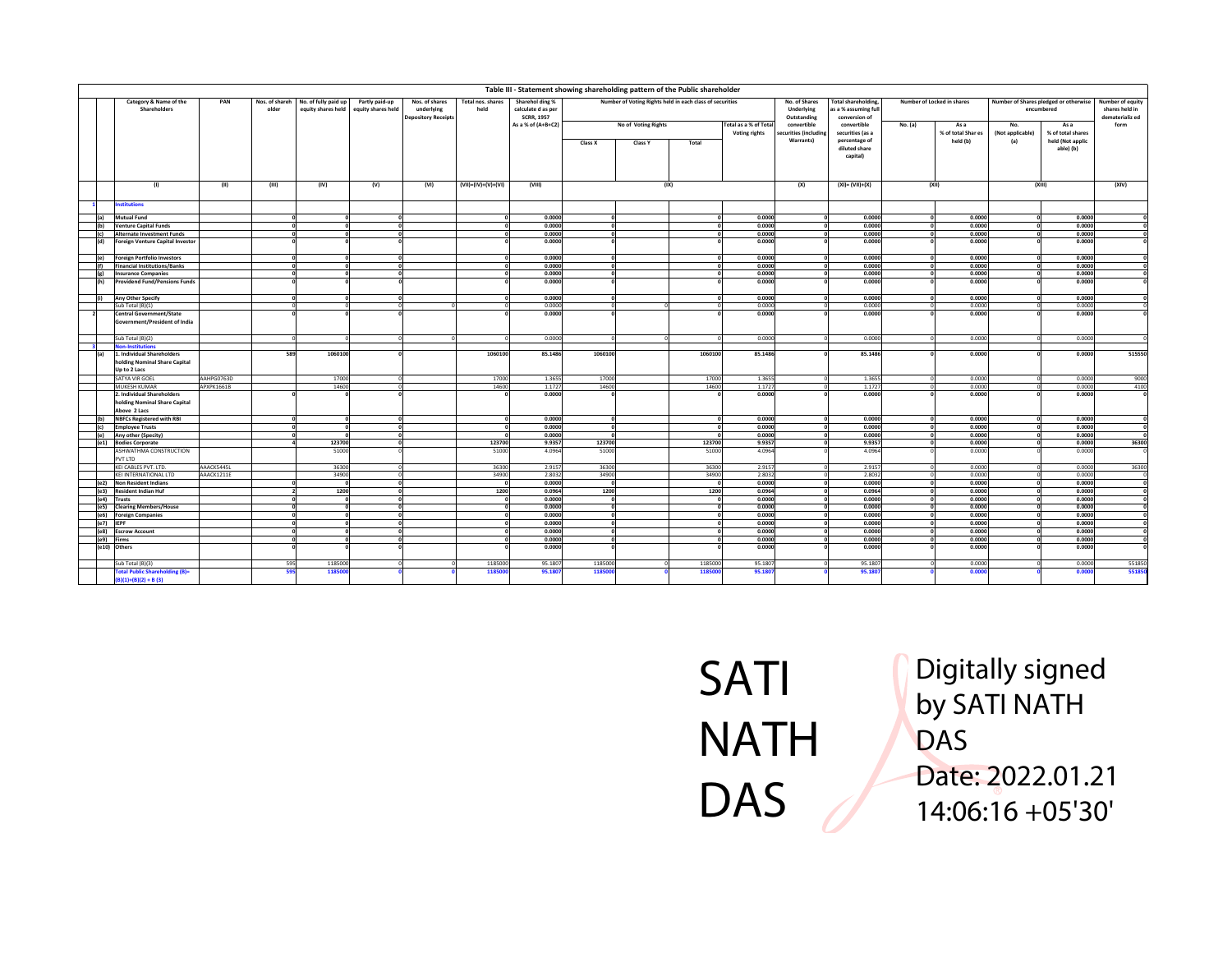|                |                                                                                                         |      |             |                          |                    |                          |                             | Table IV - Statement showing shareholding pattern of the Non Promoter- Non Public shareholder |         |                     |       |                                                          |                                                |                                                                         |     |                     |             |                                     |                                 |
|----------------|---------------------------------------------------------------------------------------------------------|------|-------------|--------------------------|--------------------|--------------------------|-----------------------------|-----------------------------------------------------------------------------------------------|---------|---------------------|-------|----------------------------------------------------------|------------------------------------------------|-------------------------------------------------------------------------|-----|---------------------|-------------|-------------------------------------|---------------------------------|
|                | Category & Name of the Shareholders                                                                     | PAN  | No. of      | No. of fully paid        | Partly paid-up     | Nos. of shares           | Total no.                   | Sharehol ding %                                                                               |         |                     |       | Number of Voting Rights held in each class of securities | No. of Shares                                  | Total shareholding, as a                                                |     | Number of Locked in |             | Number of Shares pledged or         | Number of                       |
|                |                                                                                                         |      | shareholder | up equity<br>shares held | equity shares held | underlying<br>Depository | shares held                 | calculate d as per<br><b>SCRR, 1957</b>                                                       |         |                     |       |                                                          | Underlying<br>Outstanding                      | % assuming full<br>conversion of                                        |     | shares              |             | otherwise encumbered                | equity shares<br>held in        |
|                |                                                                                                         |      |             |                          |                    | Receipts                 |                             | As a % of (A+B+C2)                                                                            |         | No of Voting Rights |       | Total as a % of<br><b>Total Voting</b>                   | convertible securities<br>(including Warrants) | convertible securities<br>(as a percentage of<br>diluted share capital) | No. | As a<br>% of total  | No.<br>(Not | As a<br>% of total                  | dematerializ ed<br>form<br>(Not |
|                |                                                                                                         |      |             |                          |                    |                          |                             |                                                                                               | Class X | <b>Class Y</b>      | Total | rights                                                   |                                                |                                                                         |     | Shar es held        | applicable) | share sheld<br>(Not applic<br>able) | Applicable)                     |
|                | (1)                                                                                                     | (11) | (III)       | (IV)                     | (V)                | (VI)                     | $(VII) = (IV)+(V)+($<br>VI) | (VIII)                                                                                        |         |                     | (IX)  |                                                          | (X)                                            | $(XI) = (VII)+(X)$                                                      |     | (XII)               |             | (XIII)                              | (XIV)                           |
| C <sub>1</sub> | <b>Custodian/DR Holder</b>                                                                              |      |             |                          |                    |                          |                             |                                                                                               |         |                     |       | 0.0                                                      |                                                |                                                                         |     | 0.00                |             | 0.00                                |                                 |
|                | <b>Employees Benefit Trust (Under SEBI</b><br>(Share Based Employee Benefit)<br><b>Regulation 2014)</b> |      |             |                          |                    |                          |                             |                                                                                               |         |                     |       | 0.0                                                      |                                                |                                                                         |     | 0.00                |             | 0.0                                 |                                 |
|                | Total Non Promoter Non Public<br>Shareholding $(C)=(C)(1)+(C)(2)$                                       |      |             |                          |                    |                          |                             |                                                                                               |         |                     |       | 0.0                                                      |                                                |                                                                         |     | 0.00                |             | 0.00                                |                                 |

SATI NATH DAS Digitally signed by SATI NATH DAS Date: 2022.01.21 14:06:32 +05'30'